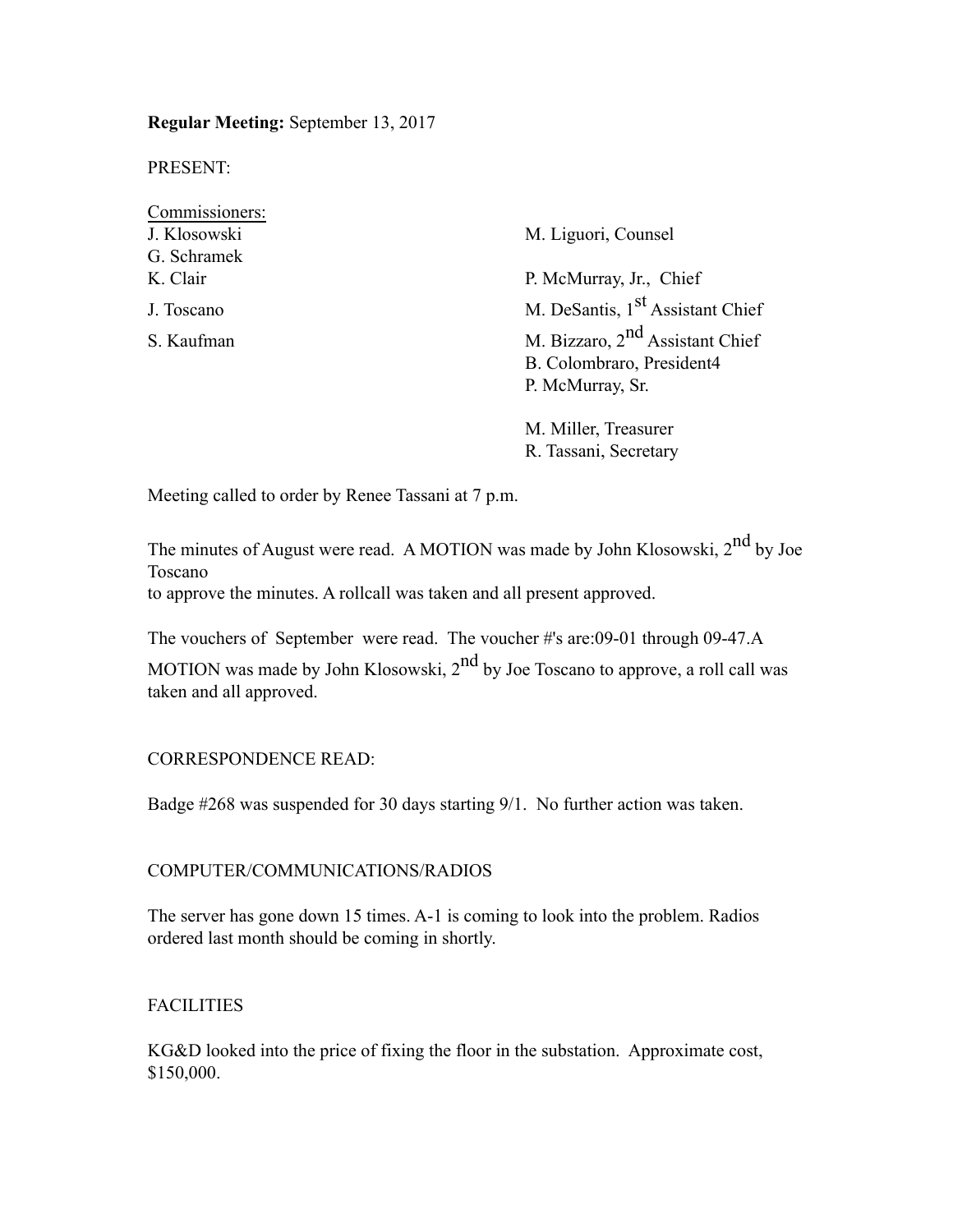Soda machines will be removed per B. Colombraro.

# FIRE AND EMS EQUIPMENT

A MOTION was made by Gerry Schramek to deem 30 year old Zodiac boat as surplus and authorize disposal, this was  $2^{nd}$  by Joe Toscano. A roll call was taken and all approved.

MES will pick up 45 minute pack.

### FIRE ROADS

Bruen will be taking care of Swanny River.

### FIRE PREVENTION

Home Depot event: 10/1, Safety Day is 9/16 at the Topps Building, 10/15/17 is the BFD open house.

## GRANTS/AWARDS

A MOTION made by G. Schramek to authorize to spend up to \$3500 to retain a grant writer, 2<sup>nd</sup> by S. Kaufman. A roll call was taken and all approved.

## INSURANCE CLAIMS/VFBL

No new business

## LEGAL CONTACT/REPORTS

A MOTION was made by by Gerry Schramek and 2nd by Joe Toscano to adopt the following Mutual Aid resolution: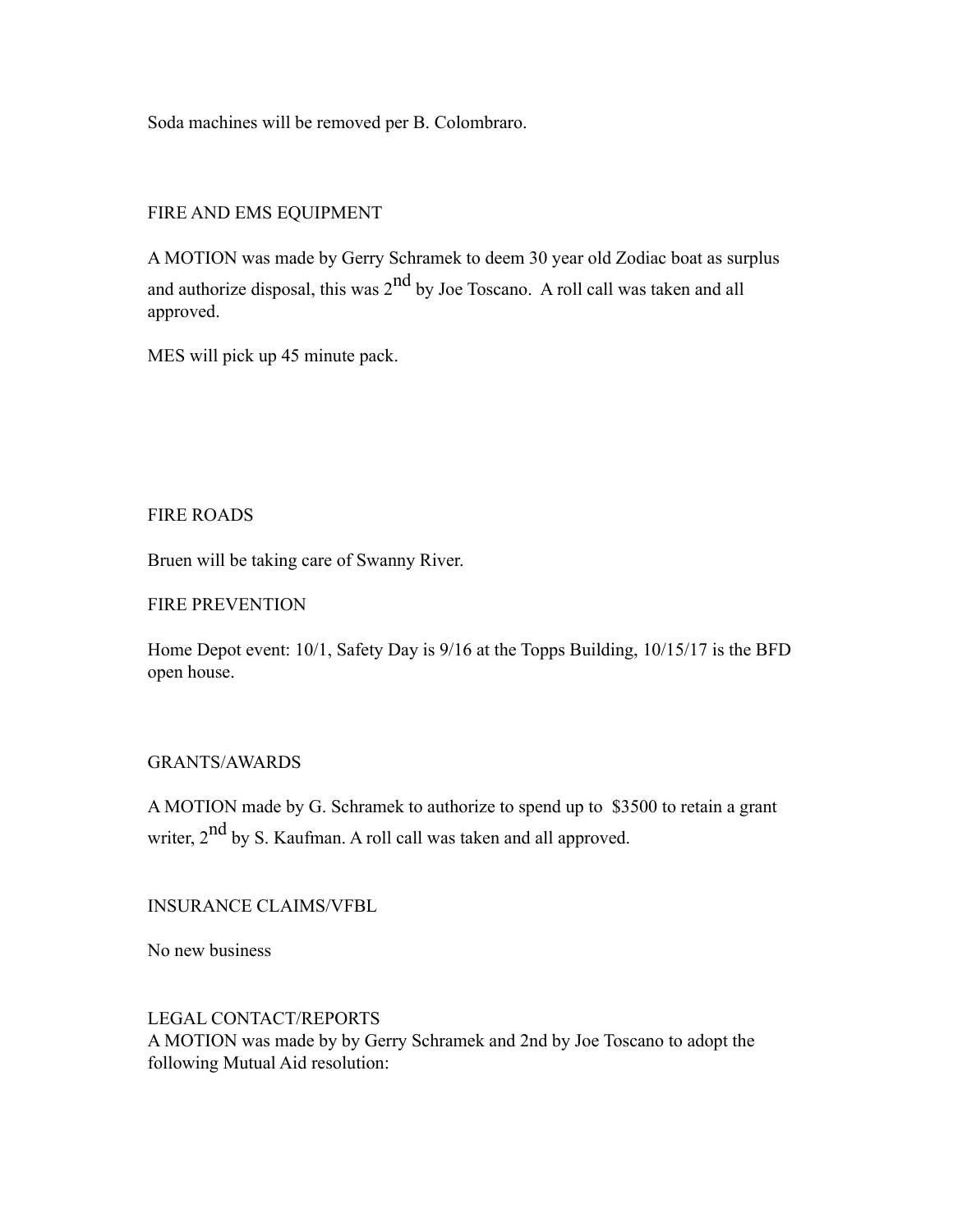### BREWSTER-SOUTHEAST JOINT FIRE DISTRICT

Commissioner Gerry Schramek offered the following resolution and moved for its adoption:

RESOLVED, that the Brewster-Southeast Joint Fire District approves participation by the Brewster Volunteer Fire Department, Inc. (the "Fire Agency") in the Putnam County Mutual Aid Plan (the "Plan") as amended from time to time, and further certifies to Putnam County, through its Commissioner of Emergency Services, that it shall comply with the provisions of the Plan; and be it further

RESOLVED, that there are no resolutions in effect that restrict outside service and training by the Fire Agency; and be it further

RESOLVED, that there are currently no limitations, conditions or restrictions on the Fire Agency from providing prompt assistance, and the Commissioner of Emergency Services shall be notified in writing if any such limitations are imposed subsequent to the adoption of this Resolution; and be it further

RESOLVED, that the named Fire Agency shall respond to all calls for assistance from another Fire Agency through the Putnam County 911 center; and be it further

RESOLVED, that the Brewster-Southeast Joint Fire District hereby acknowledges and accepts its financial responsibility pursuant to applicable law; and be it further

RESOLVED, that a copy of this Resolution shall be filed with the Putnam County Commissioners of Emergency Services.

Upon a roll call vote at a duly noticed meeting of the Board, the adoption of the Resolution was as follows:

 Commissioner Kaufman \_\_\_ Commissioner Toscano \_\_\_

Commissioner Clair \_\_\_

Commissioner Schramek \_\_\_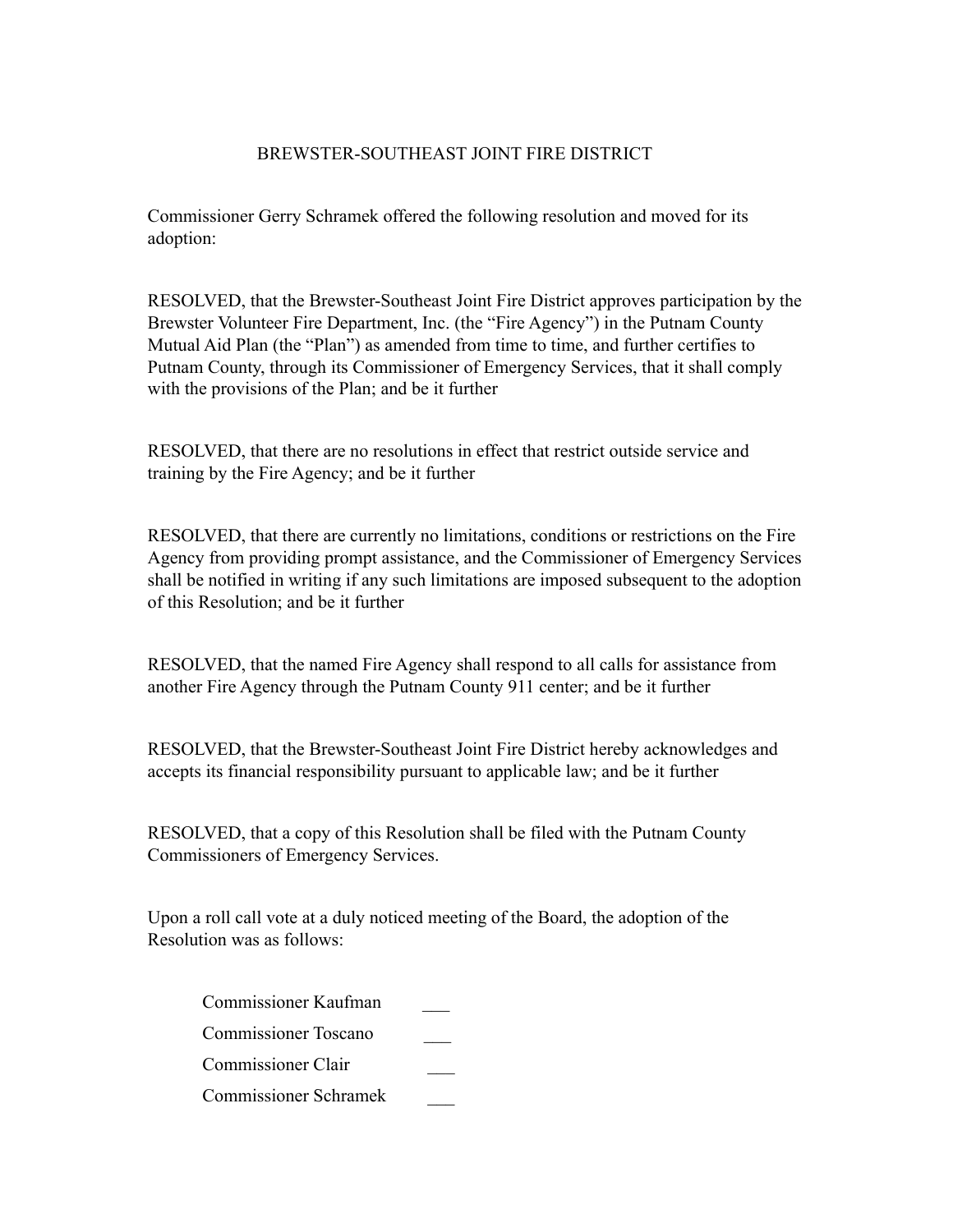Commissioner Klosowski \_\_\_

Certified as adopted this 13<sup>th</sup> day of September 2017.

Renee Tassani, Secretary

 $\mathcal{L}_\text{max}$ 

A MOTION was made by G. Schramek,  $2<sup>nd</sup>$  by J. Toscano to do an RFP out to bid on the Air Packs and Snow Plowing Bids. Bids to be opened at 8 p.m. at the 10/11/17 meeting. A roll call was taken and all approved.

LOSAP

Progress per Joe Toscano.

EQUIPMENT/FABRICATION

Bailout deck is bowing. Joe Dexter fixed the problem.

OSHA MANDATES

No new business.

| VELILLE MAINTENANCE |                          |                       |                |  |
|---------------------|--------------------------|-----------------------|----------------|--|
| Vehicle             | <b>Beginning Mileage</b> | <b>Ending Mileage</b> | Work Performed |  |
| 11 1 1              | 8178                     | 9671                  |                |  |
| 11 1 2              | 12663                    | 12826                 |                |  |
| 1113                | 41129                    | 41789                 |                |  |
|                     |                          |                       |                |  |
|                     |                          |                       |                |  |

#### VEHICLE MAINTENANCE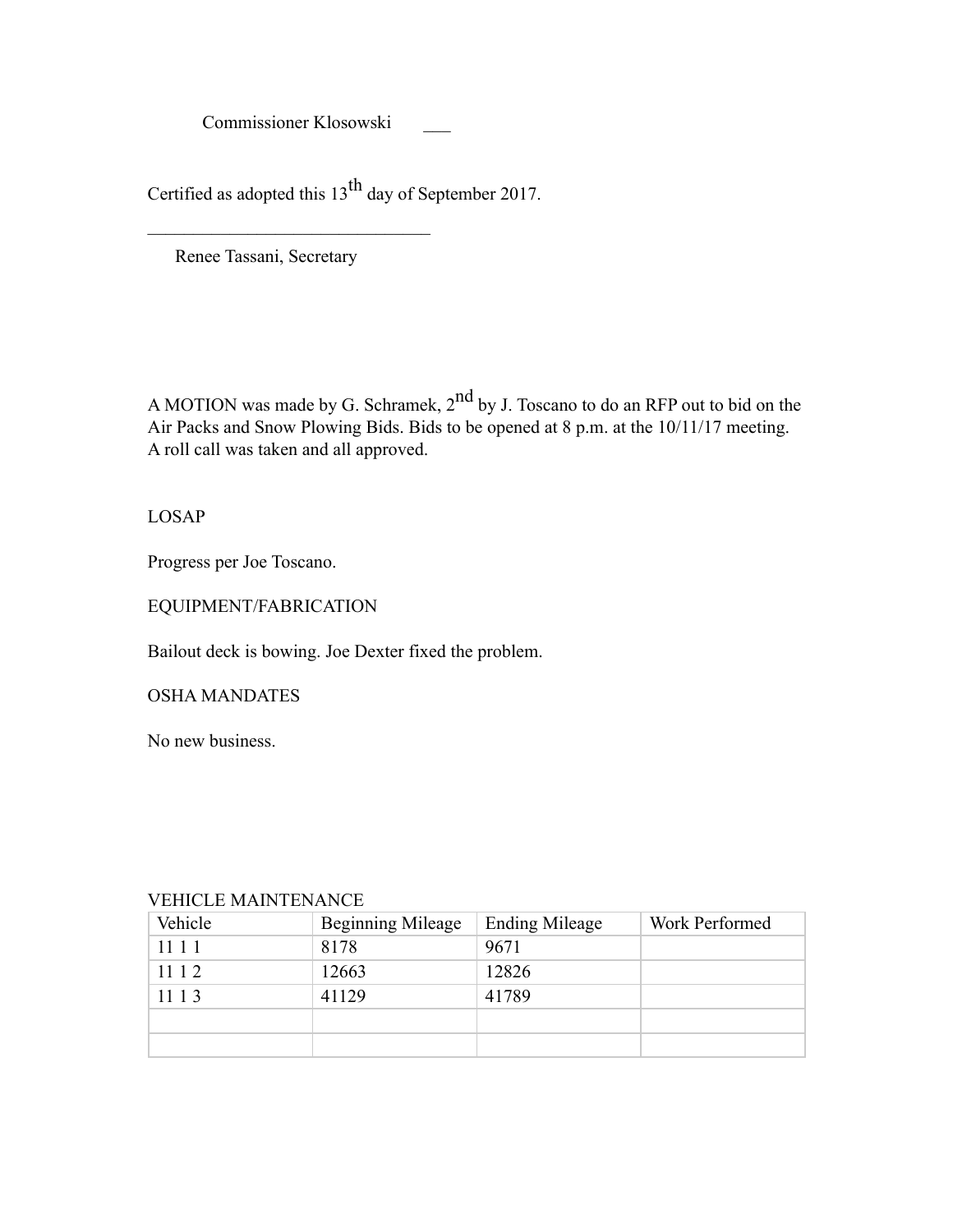### RECRUITMENT AND RETENTION

2 members were brought to the board for approval. A MOTION was made by Gerry Schramek and  $2<sup>nd</sup>$  by Joe Toscano to approve the applicants. A roll call was taken and all approved.

#### CHIEF'S REPORT

Phone system in both houses is down.Meg will contact Verizon.

EMS

No new business.

#### FUTURE CAPITAL PROJECTS

The existing building is beyond repair per G. Schramek.

#### NEW APPARATUS

Progress. One commissioner and 5 other people can travel to inspect the 11-5-1 and tanker. This is a 3 day trip.

### TRAINING & TRAVEL

Moe asked about sexual harassment classes. Mike Bizarro said there are still some available and he can send Moe the link.